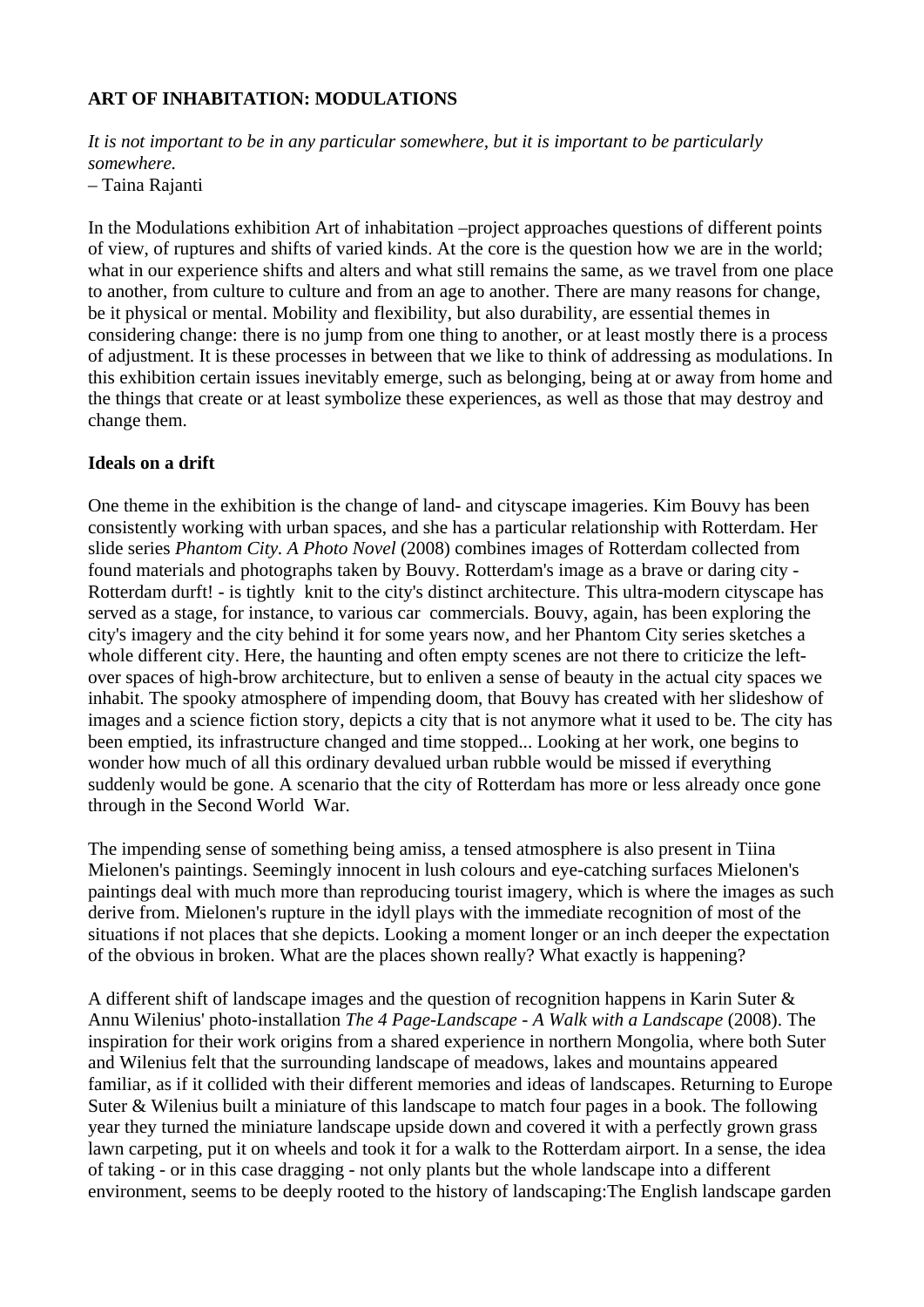was created to be the image of the Mediterranean arcadia of rolling green hills and clusters of trees and so the English countryside was changed to match this ideal. Some hundred years later when planning the first ever National Park in the US its creator F.L. Olmstead was thinking of the English landscapes in order to make a scenery that the Americans would understand to appreciate. And so on and so forth: landscapes as well as people and ways of life immigrate, settle, take root and set out on travels again.

Whilst the landscape and cityscape imagery mostly address the outside, Aletta de Jong's works explore the interior spaces of storing and representing knowledge of different kinds. She, too, shares a concern in botany: for years de Jong has had an interest in plants. For the first Art of inhabitation exhibition in Helsinki, she created a poster with plants she could find between the two Huuto galleries located within a few hunderd meters of each other. Tracing back the origins of the plants she added a history of botany layer onto the everyday observations within the cityscape. In Pictura, we will see de Jong's video diptych T*ropical Garden / Reading Room* (2006), where two spaces seem to dislocate. The videos are straightforward documtations of a tropical green house and a reading room in Basel. Choosing two very controlled and functional environments of this kind, de Jong's video can be seen paralleling these two modes of preservation and cultivation. The work also underlines the paradoxical nature of the idealities between the two space-times: the categories of nature and culture seem once again tightly intertwined as we observe the various technological finessess that it takes to sustain a tropical garden with various plants with their different needs. Likewise the supposed silence of a reading hall vanishes somewhere under the continuous and insistent sounds of bodily movements, tics and sighs that are required to keep the mind fed.

## **Traces of violence and time (?)**

Anu Suhonen's *Shooting People* (2003) and Kalle Hamm & Dzamil Kamanger's *Afaryan works* (2007) bring forth more acute questions of violence and belonging. Hamm & Kamanger's video on the village of Afaryan, abandoned Kurd village in Iran, is an attempt to overcome the village's destiny of oblivion. A small village of some thirty houses was abandoned by its inhabitants mainly due to land reform and civil war, and finally the move of an army base near by to the village changed everything, so that the life style that had existed for centuries had soon vanished leaving nothing but a wreck and constellation of memories in the minds of those who had survived. In their work Hamm & Kamanger attempt to trace the story of the village as its remembered by the people, but also step into the future with a 3D animation of awakening the village to life again. Unlike the architectural 3D animations that are made to sell new brave plans, this 3D animation has a heavy historical load that it cannot detach from.

In *Shooting People* Suhonen found bullet holes in shop and café windows in Belfast, Northern Ireland, and placed herself with her camera behind the window-glass and "shot" people walking in the street by pushing the trigger just when someone passed the already existing bullet-hole. Passers by become part of a re-enacment, staged as potential victims of crimes taken place in the imaginary world of photography. Thinking about the spectator's place, the images situate us behind a double isolation: we are both behind the camera and the glass. The latter could be marking a screen, in a sense of protection or shield. In *Shooting People* we become, perhaps more than somewhere else within photography, witnesses or observers that do not take part. The only mediation between us and the passers-by seem to be the hole in the glass, the act of fitting bullet-holes on the passers by.

Suhonen's piece is not without irony on the role of the photographer. But could *Shooting People* simply be thought of as a visual game with bullet-holes? If we look at the series from another point of view, the photographs might open up towards a whole different setting. Perhaps this small fracture could also serve as a blind spot: For one thing, on visual level, it brings visible that we are isolated from the surroundings in the image - how else could we notice such a glass if it weren't for